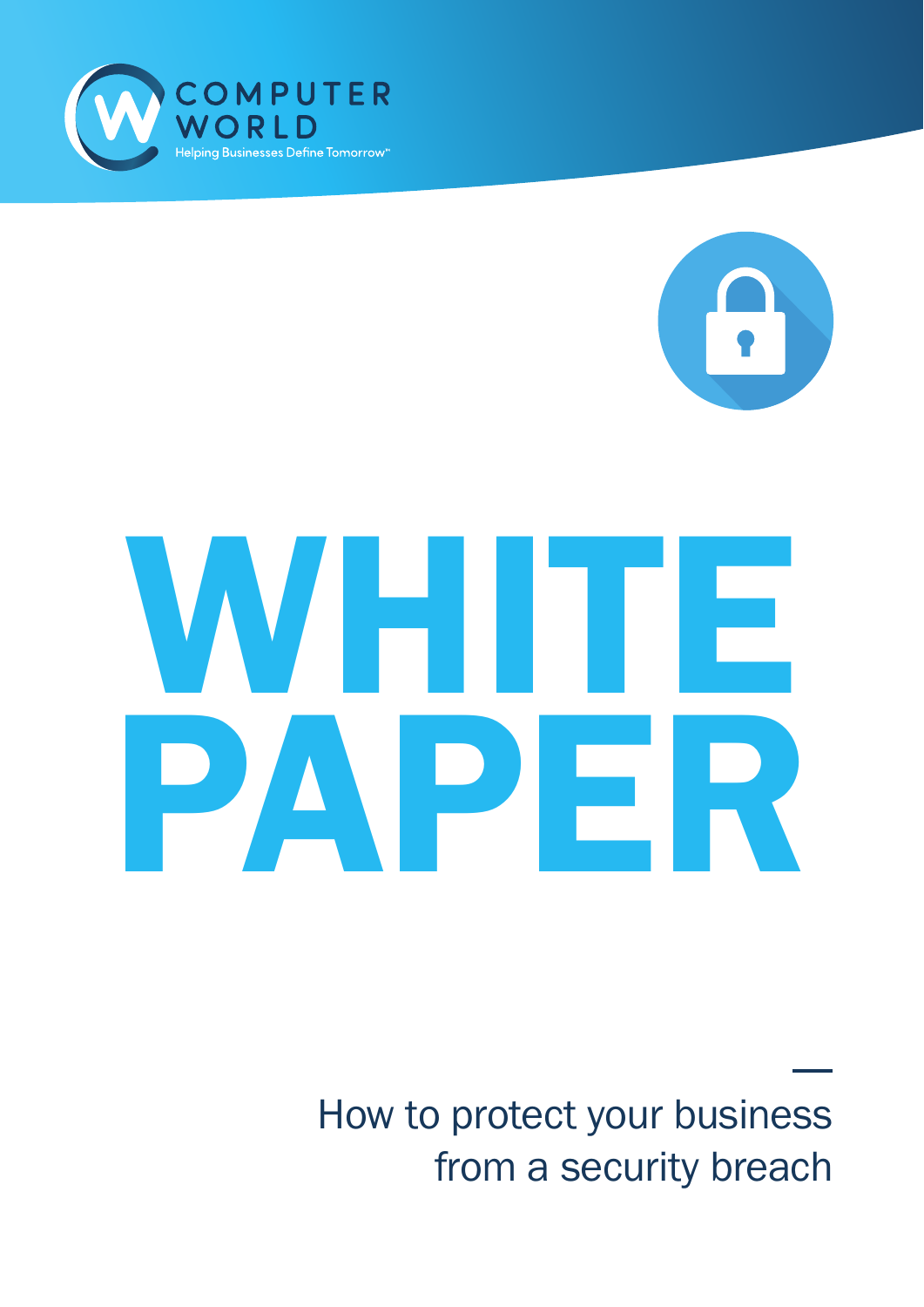

## How to protect your business from a security breach

## The ever increasing risk to your business...

We are seeing an increasing risk of cyber-attacks to businesses of all sizes, across the globe, with attacks being far more focussed and intelligent than ever before. The target is your data, and ultimately money. Despite the increasing risk to businesses we are still seeing a large number of organisations being blasé around the risk that is posed to them and what they can do to mitigate it. Microsoft reports that on average it takes more than 200 days to detect a security breach and a further 80 days to contain it!

#### [READ MORE FROM MICROSOFT](https://blogs.windows.com/windowsexperience/2016/03/01/announcing-windows-defender-advanced-threat-protection/)

Each year Allianz Insurance creates a business risk barometer. Their 2016 report indicated that cyber incidents have increased by over 25%, making cyber security one of the top 3 risks posed to businesses. We are seeing the number of connected businesses devices rise, but without an increase in the levels of security we apply to these devices we are simply increasing our vulnerability.

"The current level of security of connected devices is still low. Cyber security risk will increase as each device is a potential entry point for data breaches and inter-connectivity can increase the damage significantly, creating high accumulation potential"

#### [READ THE REPORT HERE](http://www.agcs.allianz.com/assets/PDFs/Reports/AllianzRiskBarometer2016.pdf)

Finally the types of cyber threat we face is continually growing — becoming both more personalised and sophisticated. In Symantec's annual threat report they found that…

- In 2015 a new zero-day threat was discovered on average once a week
- Social Engineering is increasing as a form of attack, leaving your employees as the weakest link
- A 35% increase in ransomware attacks

Amongst other rising statistics, most shocking of all is the fact that over half a billion personal records have been reported to be lost over 2015. How many more haven't been reported?

#### [READ SYMANTEC REPORT HERE](https://www.symantec.com/content/dam/symantec/docs/reports/istr-21-2016-en.pdf)

With these growing risks to our business it is time to take the risk of cyber-attack seriously and review the layers of security within our business.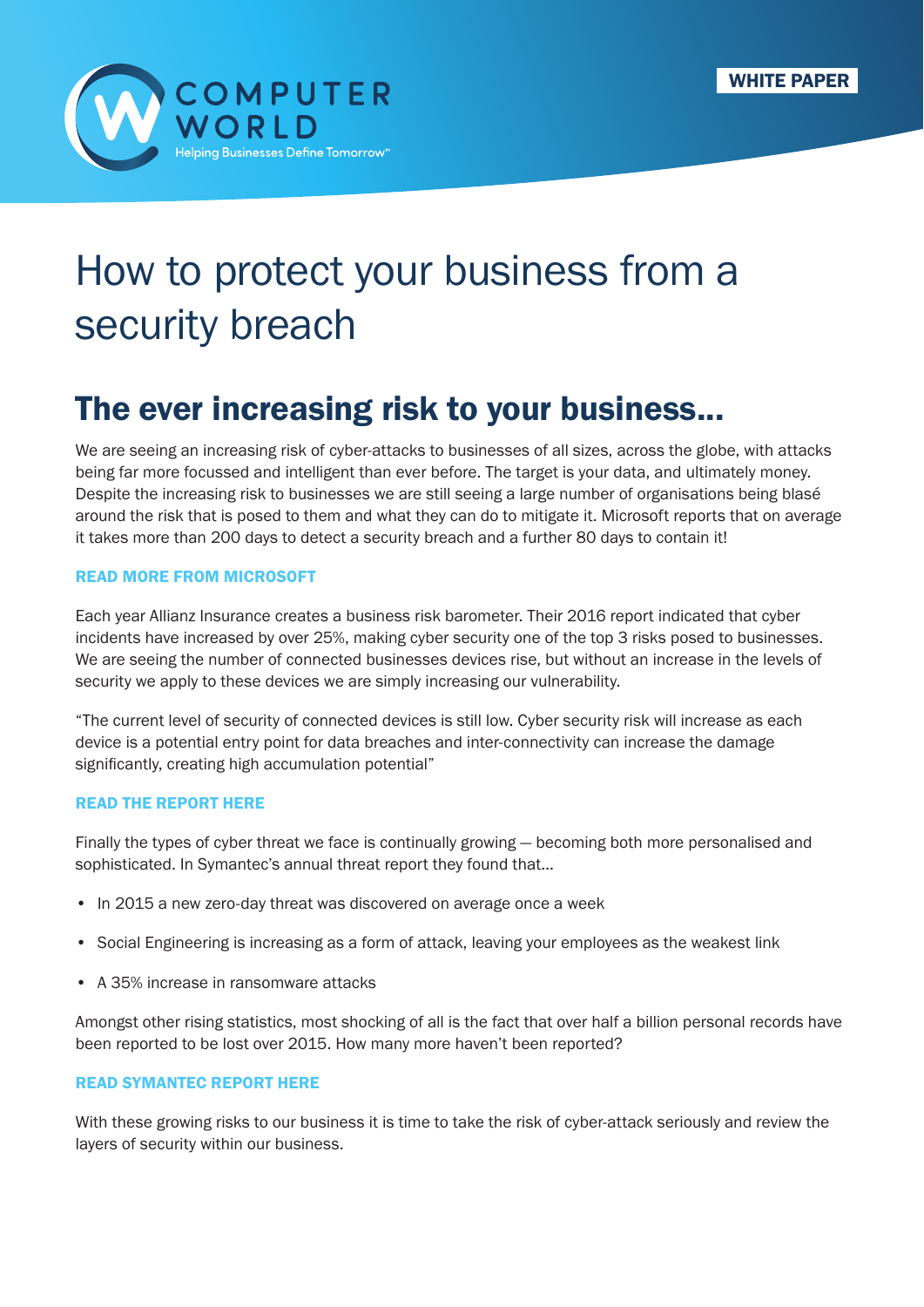



## It's time to review your protection

When reviewing the security within your infrastructure you should start by considering the 'business as usual' security measures that are looked at by most businesses, but maybe it is time to review these solutions to ensure they are still fit for purpose.

When was the last time you reviewed the following elements within your infrastructure?

#### • Anti-Virus

Anti-Virus signatures are now considered to be old hat and whilst they are still a critical element of protection they shouldn't be the only level of protection from your Anti-Virus solution. Modern anti-virus solutions should offer threat analytics that allow data and workloads to be monitored to capture an attack prior to a signature being written. We should also ensure that our anti-virus solution will integrate with our virtualisation technology to offer deep inspection and to offload the workload from the agents to a dedicated anti-virus system.

#### • Edge and DMZ Firewalls

Having a robust firewall solution at the edge is just as critical today as ever, however as we will read later we can no longer rely on it being the only form of security. We should ensure that web facing workloads, such as websites and email are placed within a secure DMZ, we should further consider isolation between servers and users. All firewall solutions should be up to date and also highly available, with a reliance on having internet connections a single firewall solution maybe a significant business risk.

#### • Backup and Disaster Recovery

Backup and disaster recovery should be on top of an IT Manager's radar. Consider when was the last time you tested the recovery of your data from backup and did a complete DR test? We highly recommend that backups should be tested on a weekly basis and DR on a quarterly basis at minimum. Your backup solution should be designed with the 3-2-1 rule in mind, 3 copies of your backups, 2 different mediums and at least 1 held off-site.

#### • Mail and Web Filtering

Mail and web filtering is a critical area of protection to mitigate the risk to your business, if we can stop users being sent viruses or indeed phishing emails as well as visiting non-trusted websites we are able to significantly reduce risk. We recommend that mail filtering should be cloud-based, this reduces the risk and network bandwidth of you pulling all mail to site before it is filtered. With web filtering an online, highly available solution is recommended.

One of the fastest growing forms of attack is social engineering. Social engineering works by turning your employees into the weakest link and utilises a number of methods such a phishing and baiting attacks to access your systems and ultimately your data.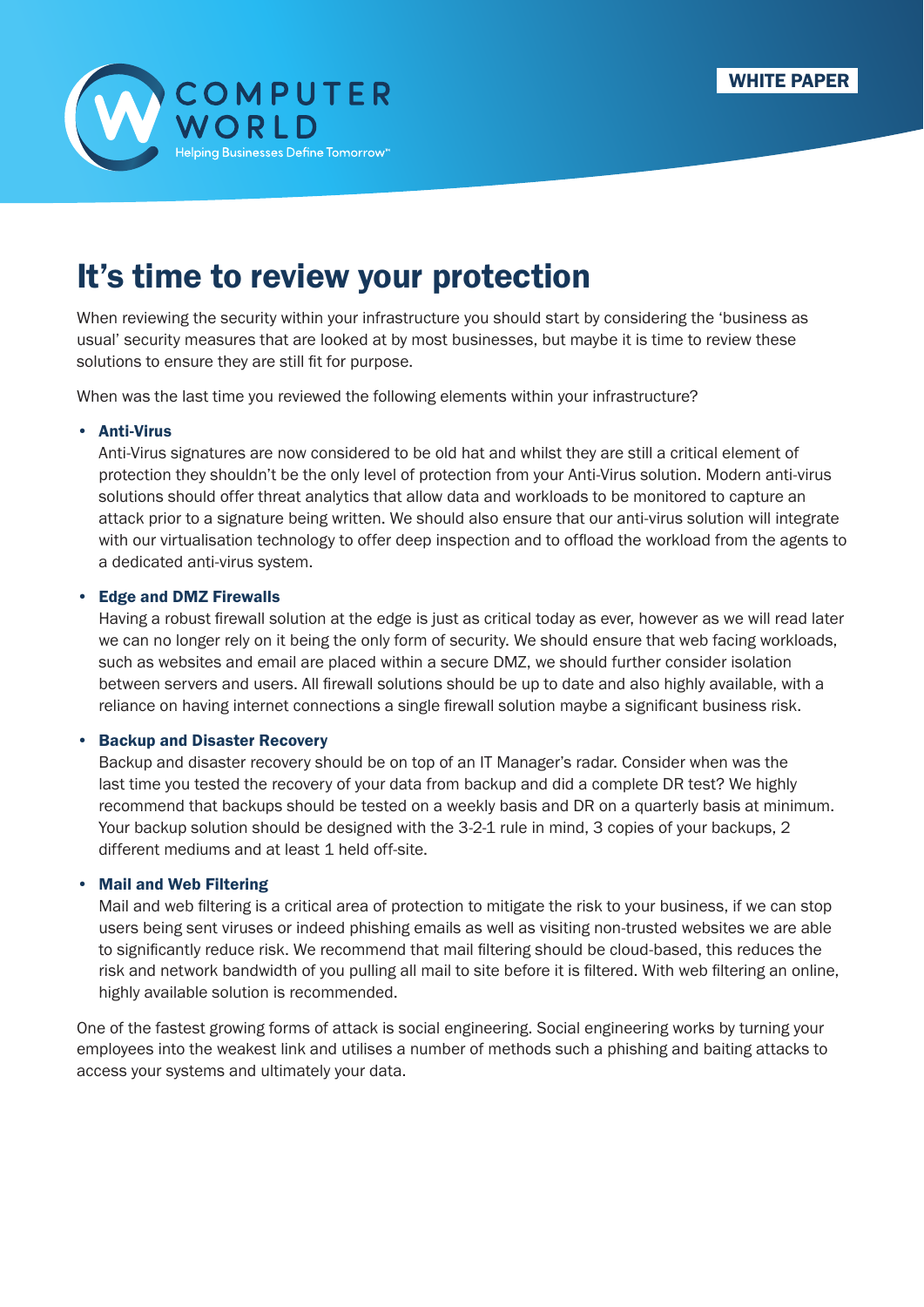

With the growth of social engineering there is a need to enhance security surrounding the users, these are areas where traditional security solutions are unable to assist. See our tips to enhance the security of this modern day threat below.

# TIP

TIP

#### Move from an unmanaged to managed desktop estate

Zero day exploits utilise security weaknesses in the applications we use every day, resulting in security holes. Government recommendations are that applications should be updated on a regular basis to minimise risk. Also providing a standard build and automated desktop rollout will improve break fix and security of your systems.

#### Q. How do you rollout your desktops today?

#### Q. What is your patch and update policy for your desktop and server estate?

#### Improve internal network security

Whilst we spend thousands on protecting the exterior of our networks with firewall technology, the internal network is often overlooked. As many cyber-attacks are now focusing on accessing your data from within your network we need to increase internal network security.

We should ensure that we deliver a secure enterprise class wireless solution, most devices we use today are severely limited when it comes to being able to connect to a wired network, our guests also expect to be able to access the network. An enterprise class wireless network is able to offer high performance blanket coverage whilst delivering robust security from attacks.

#### Q. How do you deliver wireless networking to your business?

Network isolation is also key, if one system is compromised this could allow free range of travel to all the other systems on your network. As standard many enterprise wireless solutions are able to offer guest isolation. We should also look to provide isolation between our servers for the same reason by utilising the latest in network virtualisation technologies.



#### Plan for the cloud

Whether we like it or not our data is heading for the cloud, our users are used to being able to access their data and applications any place, any time, on their smartphones and tablets and as such our business data is following suit. We call this shift of business data and applications from IT control to the users control shadow IT. With the introduction of shadow IT, IT loses control of the security and resiliency of the data. Many IT departments try and block technology that is seen to enable shadow IT such as DropBox by using IT policy or trying to block services at the edge of the network. However realistically the only way to beat these cloud technologies is by joining them and matching the functionality that our users desire whilst maintaining control of the data security and resilience.

- Q. Have you created a cloud strategy for your business?
- Q. How are you protecting your data in the cloud today?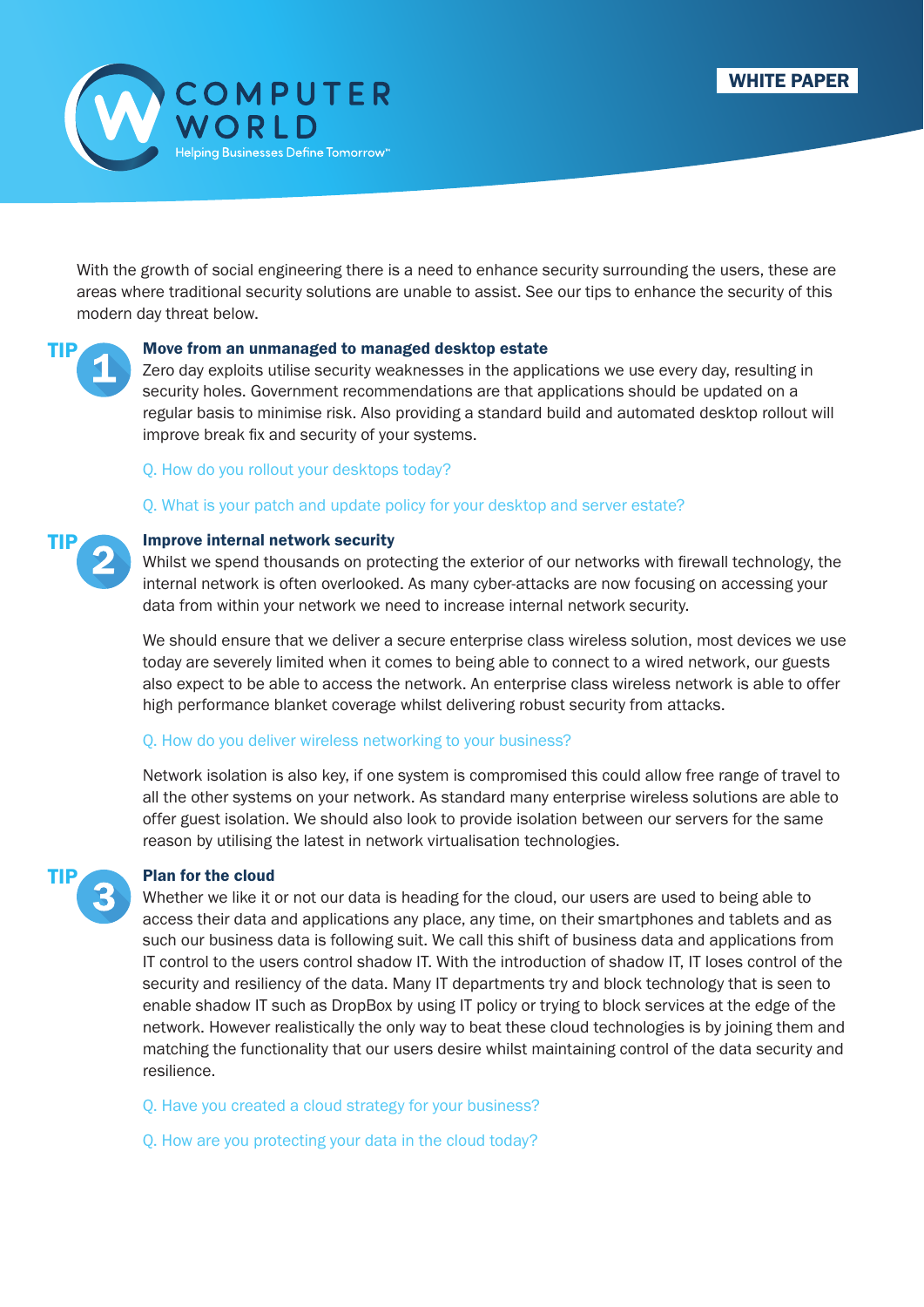



We recommend business have a cloud strategy, allowing them to start the journey to the cloud in the most secure manner. Our steps are as follows:



Plan

Without a plan in place, your users are going to introduce shadow IT and you will lose control.

**STAGE** 

#### Protect

Whether you have put your business data in the cloud or not, you can almost guarantee in the mobile/cloud era that your data will be in the cloud. You should introduce technologies that allow you to protect your data at source, to ensure even if it gets in the wrong hands it won't be accessible.



#### Enable

In preparation for the migration this is a good time to invest in enablement training for your users and IT team to ensure they get the most out of your cloud investment. By offering training you will ensure that users are knowledgeable about the business approved systems and won't feel the need to turn to shadow IT.



#### Migrate

Once you have a robust plan in place, understand how to protect your data and your employees are enabled, it's time to migrate to the cloud in a planned manner with minimum impact to the business.



#### Cyber-Security education

With cyber-attacks taking many different guises it is important that both IT administrators and end users are educated on the risks they could pose to the business. For IT administrators there are a variety of courses and certifications available. CompTIA offer a good starting point with the Security+ certification which offers a wide variety of study options. For user training you should investigate a mixture of e-learning, awareness campaigns and bite-size instructor led courses.

#### Q. Do you educate your users about how they can help avoid cyber-attacks?



#### Identity Management and Authentication

There is increasing demand on users to be remember multiple passwords and accessing data and applications in multiple locations. Together this introduces a larger attack area for your data. Where the desktop used to be the central point of access to all of your applications this is increasingly becoming a large amount of web services accessed from a multitude of devices. Social engineering focuses firmly on gaining credentials and other key information from end users to allow unwarranted access to your systems. As such multi-form factor authentication and centralised application launchers should be considered. Not only do these solutions allow ease of management across all applications for IT administrators, they allow the users to quickly and easily find what they need and ultimately offer a higher level of security for your data.

To find out more about solutions to tackle Shadow IT and enhance security get in touch with ComputerWorld on: 01454 338 338 or visit [www.computerworld.co.uk](http://www.computerworld.co.uk)